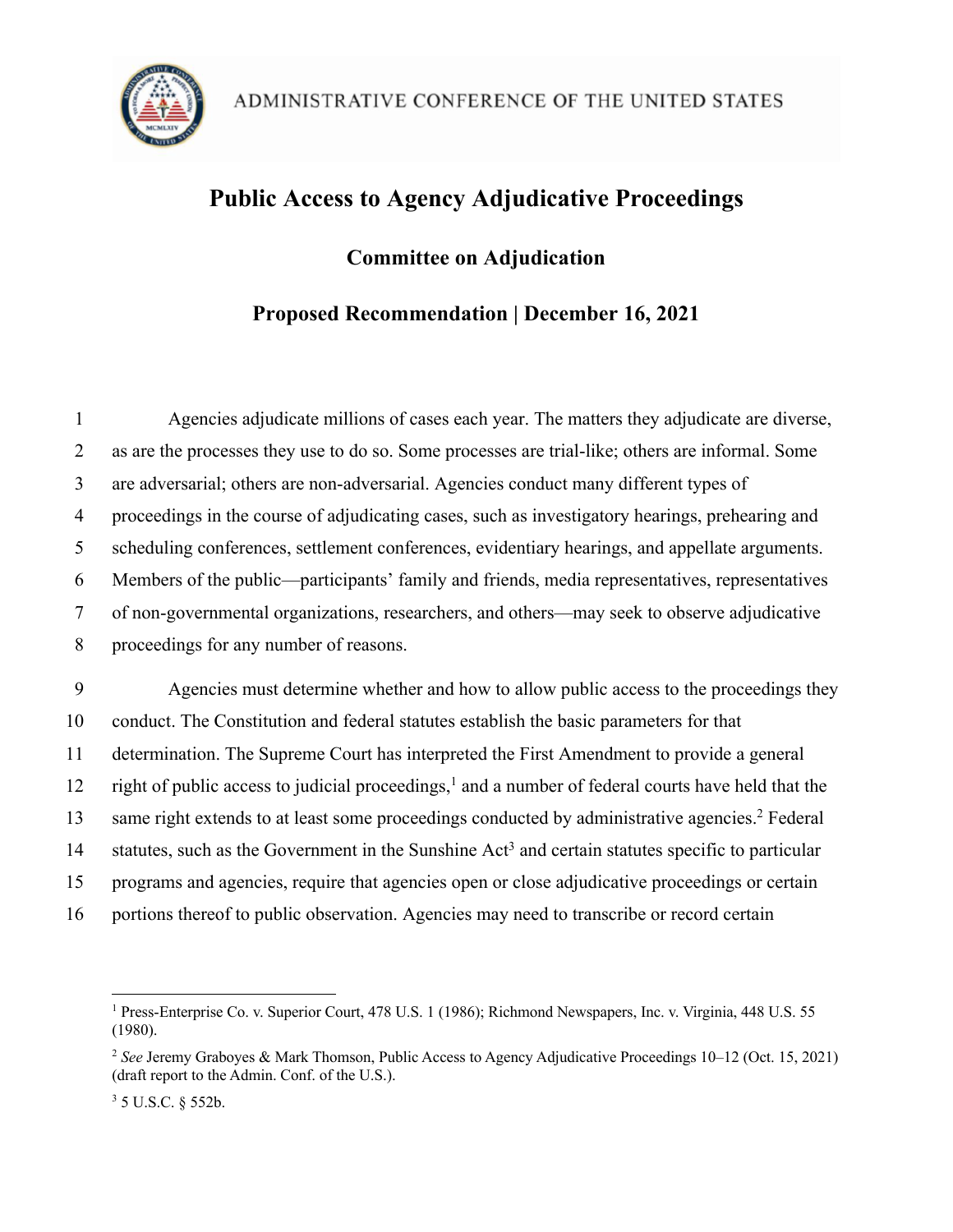

17 adjudicative proceedings and may be required, under the Federal Advisory Committee Act<sup>4</sup> or

18 other laws, to make such records publicly available.<sup>5</sup> Conversely, the Privacy Act<sup>6</sup> and other

19 laws and executive-branch policies may require agencies to protect sensitive interests and

20 information.

21 On top of these constitutional and statutory requirements, many agencies have adopted 22 their own policies regarding public access to adjudicative proceedings.<sup>7</sup> Settling on a sound

23 policy for determining which proceedings should be open to public observation can require

24 balancing different, and sometimes conflicting, interests. Proceedings open to public observation

25 promote transparency, public accountability, and public understanding of agency decision

26 making. Openness encourages fair process for private parties and promotes accurate and efficient

27 decision making by subjecting arguments and evidence to public scrutiny. And many

28 participants, especially self-represented parties, people with disabilities, and children, benefit

29 from having a family member, friend, personal care attendant, case worker, or other supportive

30 member of the public present at their proceedings.

31 As with any legal proceeding, however, there can be drawbacks to opening adjudicative

32 proceedings to the public. Many adjudications involve sensitive information that would be

33 publicly disclosed in an open proceeding. Public disclosure of unverified information or

34 unproven allegations may result in unwarranted reputational harm to private parties. Just as open

<sup>4</sup> 5 U.S.C. App. 11. Although the Federal Advisory Committee Act principally governs the operation of advisory committees, section 11 of the Act requires agencies to "make available to any person, at actual cost of duplication, copies of transcripts of agency proceedings." 5 U.S.C. App. 11(a). "Agency proceedings" means agency processes for rulemaking, adjudication, and licensing. *Id*. 11(b).

<sup>5</sup> The Administrative Conference has recommended that agencies consider providing access on their websites to supporting adjudicative materials issued and filed in adjudicative proceedings. Admin. Conf. of the U.S., Recommendation 2017-1, *Adjudication Materials on Agency Websites*, 82 Fed. Reg. 31039 (July 5, 2017). Online disclosure of transcripts and recordings of adjudicative proceedings and real-time broadcast of open proceedings can save staff time or money through a reduction in the volume of Freedom of Information Act (FOIA) requests or printing costs, or an increase in the speed with which agency staff will be able to respond to remaining FOIA requests.

<sup>6</sup> *Id*. § 552a.

<sup>7</sup> *See* Graboyes & Thomson, *supra* note 2.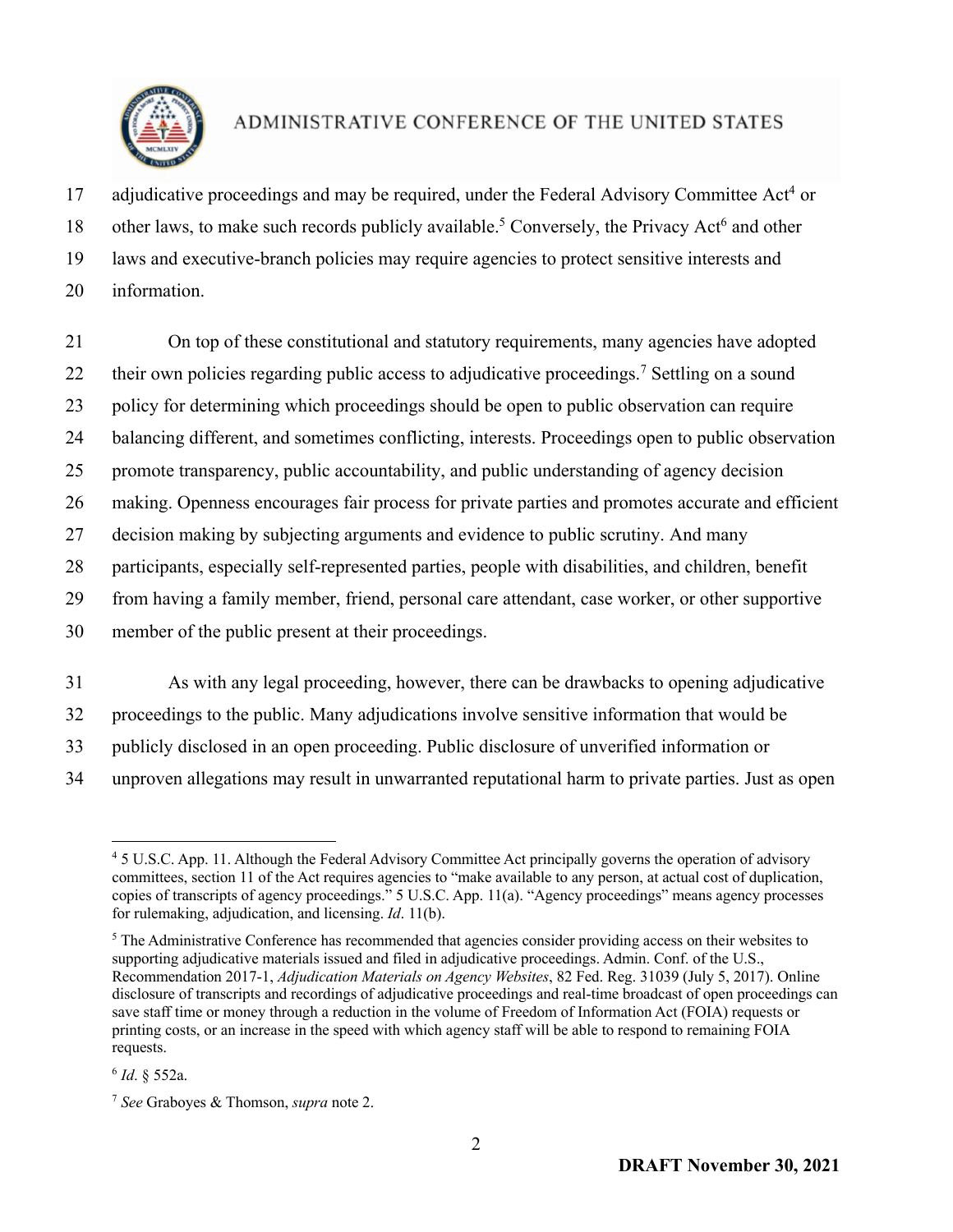

 proceedings allow family members and other supportive members of the public to accompany participants, they also allow in those who would intimidate or harass. Openness may also affect the dynamic of agency proceedings, leaving them vulnerable to disruption or leading them to become unduly adversarial or protracted. There can also be administrative costs associated with facilitating in-person or remote observation of adjudicative proceedings by members of the public, providing advance public notice of open proceedings, and providing access to transcripts and recordings of open proceedings. These costs may be warranted in some circumstances but not others.

 This Recommendation recognizes that agency adjudicative proceedings vary widely in their purpose, complexity, and governing law and the degree of public interest they attract. It also recognizes that not all agencies can bring the same resources to bear in addressing public access to their adjudicative proceedings. In offering these best practices, the Administrative Conference encourages agencies to develop policies that, in addition to complying with all relevant constitutional and statutory requirements for public access, recognize the benefits of public access for members of the public, private parties, agencies, and other participants and account for any countervailing interests, such as privacy and confidentiality.

### **RECOMMENDATION**

### **Policies for Public Access to Agency Adjudicative Proceedings**

 1. Agencies should promulgate and publish procedural regulations governing public access to their adjudicative proceedings in the *Federal Register* and codify them in the *Code of Federal Regulations*. In formulating these regulations, agencies, in addition to adhering to any constitutional or statutory requirements for public access, should consider the benefits of public access and countervailing interests, such as privacy and confidentiality, as elaborated in Paragraph 6. These regulations should include the following: a. A list of proceedings that should be categorically or presumptively open or closed, and standards for determining when adjudicators may or must depart from such presumption in individual cases (see Paragraphs 5–7);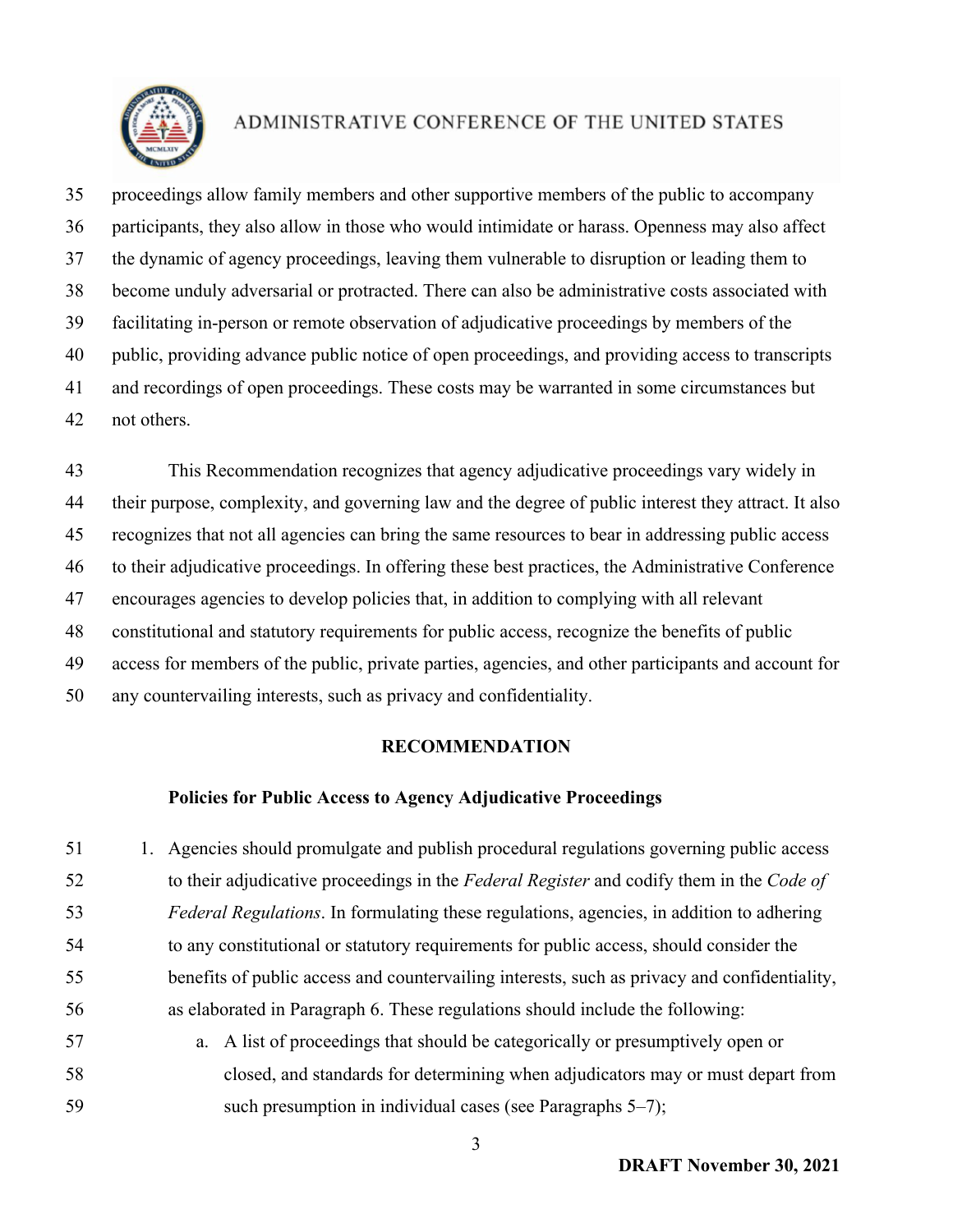

| 60 |    |    | b. The manners in which members of the public can observe open proceedings, for                |
|----|----|----|------------------------------------------------------------------------------------------------|
| 61 |    |    | example by attending in person (e.g., at an agency hearing room) or by remote                  |
| 62 |    |    | means (e.g., online or by telephone) (see Paragraphs 8–14);                                    |
| 63 |    |    | c. Requirements, if any, for advance public notice of proceedings, whether open or             |
| 64 |    |    | closed (see Paragraphs $11-14$ ); and                                                          |
| 65 |    |    | d. The public availability of and means of accessing transcripts and audio and video           |
| 66 |    |    | recordings of proceedings (see Paragraphs 15–17).                                              |
| 67 |    |    | 2. In conjunction with such regulations, agencies should develop guidelines that set forth, in |
| 68 |    |    | plain language, the following information for proceedings that are open to the public:         |
| 69 |    | a. | The manner in which agencies will communicate the schedule of upcoming                         |
| 70 |    |    | proceedings to the public;                                                                     |
| 71 |    |    | b. The location at and manner in which members of the public can observe                       |
| 72 |    |    | proceedings;                                                                                   |
| 73 |    | c. | The registration process, if any, required for members of the public to observe                |
| 74 |    |    | proceedings and how they should register;                                                      |
| 75 |    |    | d. The agency official whom members of the public should contact if they have                  |
| 76 |    |    | questions about observing proceedings;                                                         |
| 77 |    | e. | Any instructions for accessing agency or non-agency facilities where proceedings               |
| 78 |    |    | are held;                                                                                      |
| 79 |    | f. | Any requirements for conduct by public observers (e.g., regarding the possession               |
| 80 |    |    | and use of electronic devices);                                                                |
| 81 |    |    | g. Any protocols for facilitating media coverage; and                                          |
| 82 |    |    | h. Any policies for managing proceedings that attract high levels of public interest.          |
| 83 | 3. |    | Agencies should also consider whether presumptively closed proceedings may be open to          |
| 84 |    |    | select members of the public, such as family members or caregivers, and, if so, develop        |
| 85 |    |    | guidelines for such situations that address, as relevant, the information in Paragraph 2.      |
| 86 | 4. |    | Agencies should post the regulations described in Paragraph 1, the guidelines described        |
| 87 |    |    | in Paragraphs 2 and 3, and any other information about public access to adjudicative           |
| 88 |    |    | proceedings, in an appropriate location on their websites.                                     |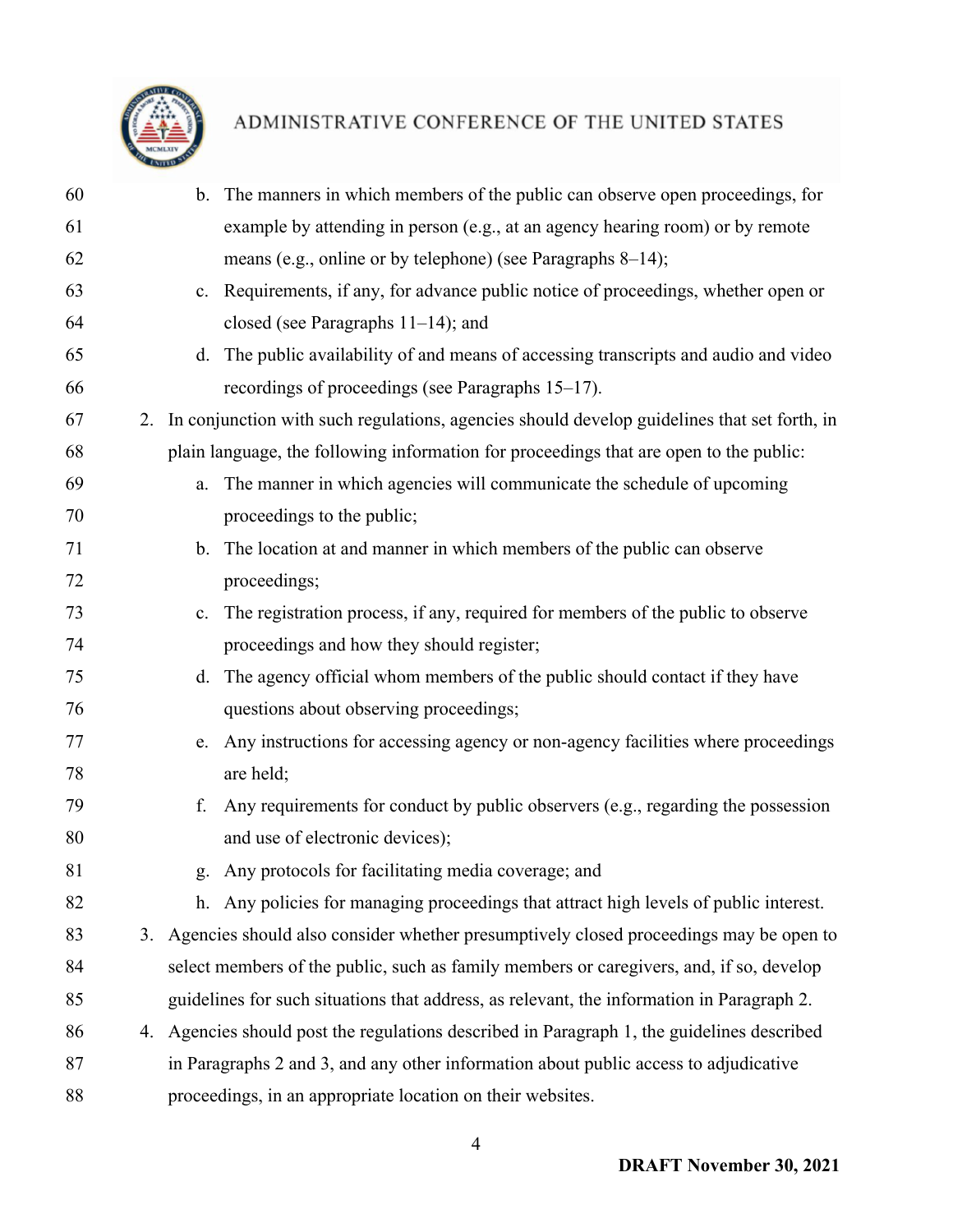

## **Standards and Procedures for Determining Which Adjudicative Proceedings Are Open or Closed**

| 89  |    | 5. Agencies should adopt the presumption that evidentiary hearings and appellate            |  |  |  |
|-----|----|---------------------------------------------------------------------------------------------|--|--|--|
| 90  |    | proceedings (including oral arguments) are open to public observation and may be            |  |  |  |
| 91  |    | closed, in whole or in part, only to the extent consistent with the First Amendment and     |  |  |  |
| 92  |    | other potential constitutional and statutory bases for requiring open proceedings, and only |  |  |  |
| 93  |    | to the extent necessary to protect compelling interests such as:                            |  |  |  |
| 94  |    | a. National security;                                                                       |  |  |  |
| 95  |    | Law enforcement interests;<br>$\mathbf{b}$ .                                                |  |  |  |
| 96  |    | Confidentiality of sensitive business information;<br>c.                                    |  |  |  |
| 97  |    | Especially sensitive personal privacy interests;<br>$\mathbf{d}$ .                          |  |  |  |
| 98  |    | The interests of minors and juveniles; and<br>e.                                            |  |  |  |
| 99  |    | Other interests protected by statute or regulation.<br>f.                                   |  |  |  |
| 100 |    | In some programs, it may be that the need to protect one or more of these interests or      |  |  |  |
| 101 |    | categories of information will ordinarily outweigh the public interest in open              |  |  |  |
| 102 |    | proceedings. For such programs, agencies may presume that all parts of proceedings will     |  |  |  |
| 103 |    | be closed to public observation while retaining the ability to open these proceedings, in   |  |  |  |
| 104 |    | whole or in part, in particular cases or to particular individuals.                         |  |  |  |
| 105 | 6. | Agencies should consider whether types of adjudicative proceedings other than               |  |  |  |
| 106 |    | evidentiary hearings and appellate proceedings (such as investigatory hearings and          |  |  |  |
| 107 |    | prehearing conferences), which are typically closed, should be open to public               |  |  |  |
| 108 |    | observation. In doing so, agencies, in addition to adhering to any constitutional or        |  |  |  |
| 109 |    | statutory requirements for public access, should consider, at a minimum, the following:     |  |  |  |
| 110 |    | a. Whether public access would promote important policy objectives such as                  |  |  |  |
| 111 |    | transparency, fairness to parties, accurate and efficient development of records for        |  |  |  |
| 112 |    | decisionmaking, or public participation in agency decision making;                          |  |  |  |
| 113 |    | b. Whether public access would impede important policy objectives such as                   |  |  |  |
| 114 |    | encouraging candor, achieving consensus, deciding cases and resolving disputes              |  |  |  |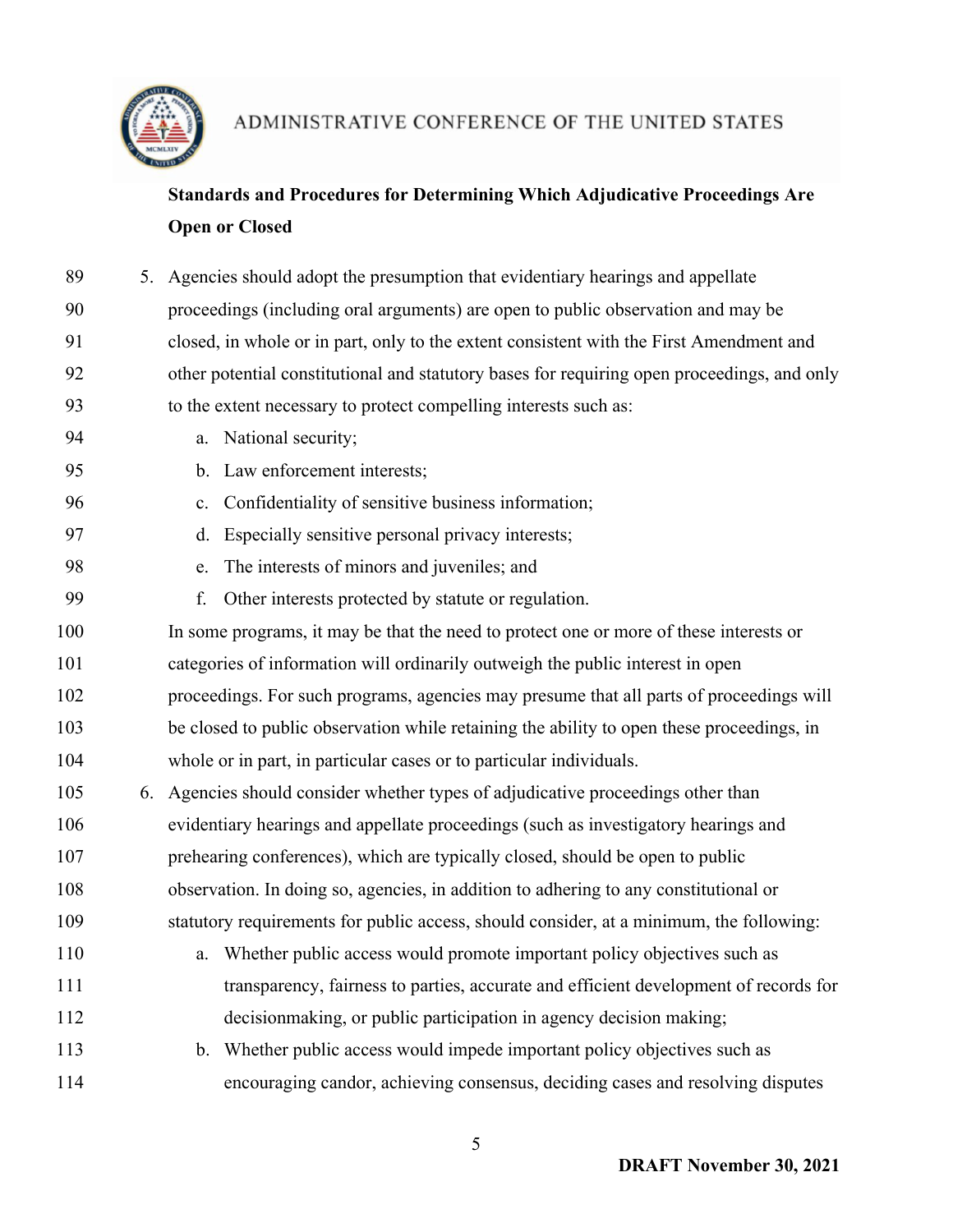

| 115 |              | in an efficient manner, preventing intimidation or harassment of participants,          |
|-----|--------------|-----------------------------------------------------------------------------------------|
| 116 |              | avoiding unwarranted reputational harm to participants, or protecting national          |
| 117 |              | security, law enforcement, confidentiality of sensitive business information,           |
| 118 |              | especially sensitive personal privacy interests, the interests of minors and            |
| 119 |              | juveniles, and other similarly compelling interests;                                    |
| 120 | c.           | Whether such proceedings or the broader adjudication process of which the               |
| 121 |              | proceeding at issue is a part typically include opportunities for public access;        |
| 122 | d.           | Whether there is often public interest in observing such proceedings; and               |
| 123 | e.           | Whether matters to be discussed at such proceedings ordinarily involve issues of        |
| 124 |              | broad public interest or the interests of persons beyond the parties.                   |
| 125 |              | 7. Agencies should adopt processes for departing from or considering requests to depart |
| 126 |              | from a presumption of open or closed proceedings in particular cases. Agencies should   |
| 127 |              | consider addressing the following topics in the procedural regulations described in     |
| 128 | Paragraph 1: |                                                                                         |
| 129 |              | How parties to a case can request that proceedings that are presumptively open to       |
| 130 |              | public observation be closed or that proceedings that are presumptively closed to       |
| 131 |              | public observation be open to particular individuals or the general public;             |
| 132 |              | b. How non-parties to a case can request access, for themselves or the general          |
| 133 |              | public, to proceedings that are presumptively closed to public observation;             |
| 134 |              | c. How parties and non-parties can respond or object to requests regarding public       |
| 135 |              | access made in subparagraphs (a) or (b);                                                |
| 136 |              | d. Under what circumstances adjudicators or other agency officials can, on their own    |
| 137 |              | motion, close proceedings that are presumptively open to public observation or          |
| 138 |              | open proceedings that are presumptively closed to public observation;                   |
| 139 | e.           | Whether and how adjudicators or other agency officials must document and notify         |
| 140 |              | participants about decisions regarding public access; and                               |
| 141 | f.           | Who, if anyone, can appeal decisions regarding public access and, if so, when, to       |
| 142 |              | whom, and how they may do so.                                                           |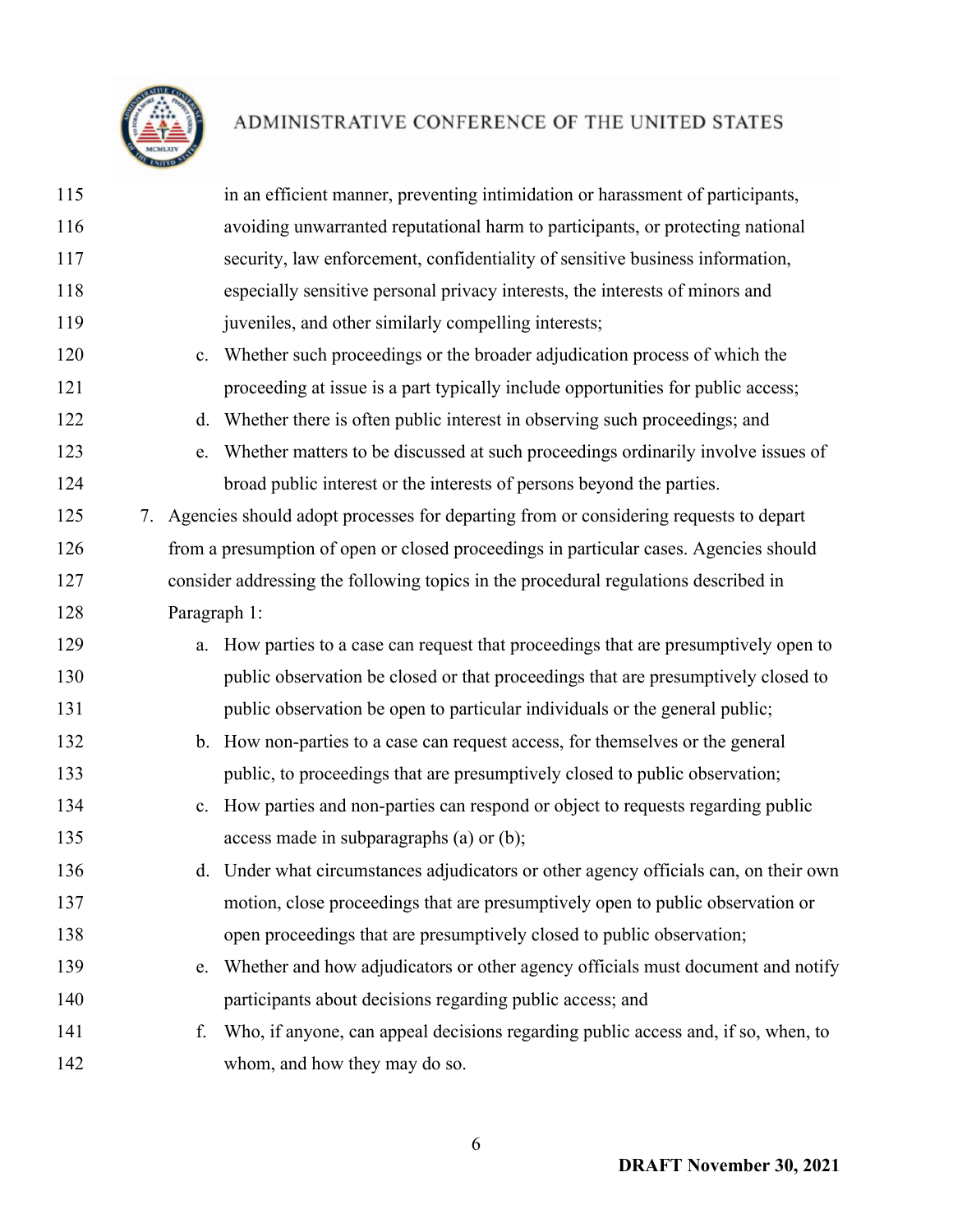

### **Manner of Public Observation of Open Adjudicative Proceedings**

- 8. When adjudicators conduct open proceedings in public hearing rooms, members of the public should have the opportunity to observe the proceedings from the rooms in which they are conducted, subject to reasonable security protocols, resource and space constraints, and concerns about disruptions.
- 9. Agencies should provide all or select members of the public the opportunity to observe open adjudicative proceedings remotely. Agencies should provide remote access in a way that is appropriate for a particular proceeding, such as by providing a dial-in number to select members of the public on request or by livestreaming audio or video of the proceedings to the general public online. Agencies should structure remote access in a way that avoids disruptions, such as by ensuring that public observers cannot unmute themselves or use chat, screen-sharing, document-annotation, file-sharing functions common in internet-based videoconferencing software. Agencies should be aware that members of the public, including the press, may choose to record and disseminate audio or video transmissions in whole or in part regardless of the rules that may apply in physical hearing rooms.
- 10. Agencies should consider whether interested members of the public are likely to encounter any barriers to accessing open adjudicative proceedings and, if so, take steps to remedy them. For example, measures may be needed to accommodate people with disabilities, people for whom it may be difficult to make arrangements to travel to locations where proceedings are conducted, and people who do not have access to electronic devices or private internet services necessary to observe proceedings remotely. Agencies may also need to adjust security protocols at the facilities where proceedings are conducted to facilitate in-person attendance while still accounting for reasonable security needs.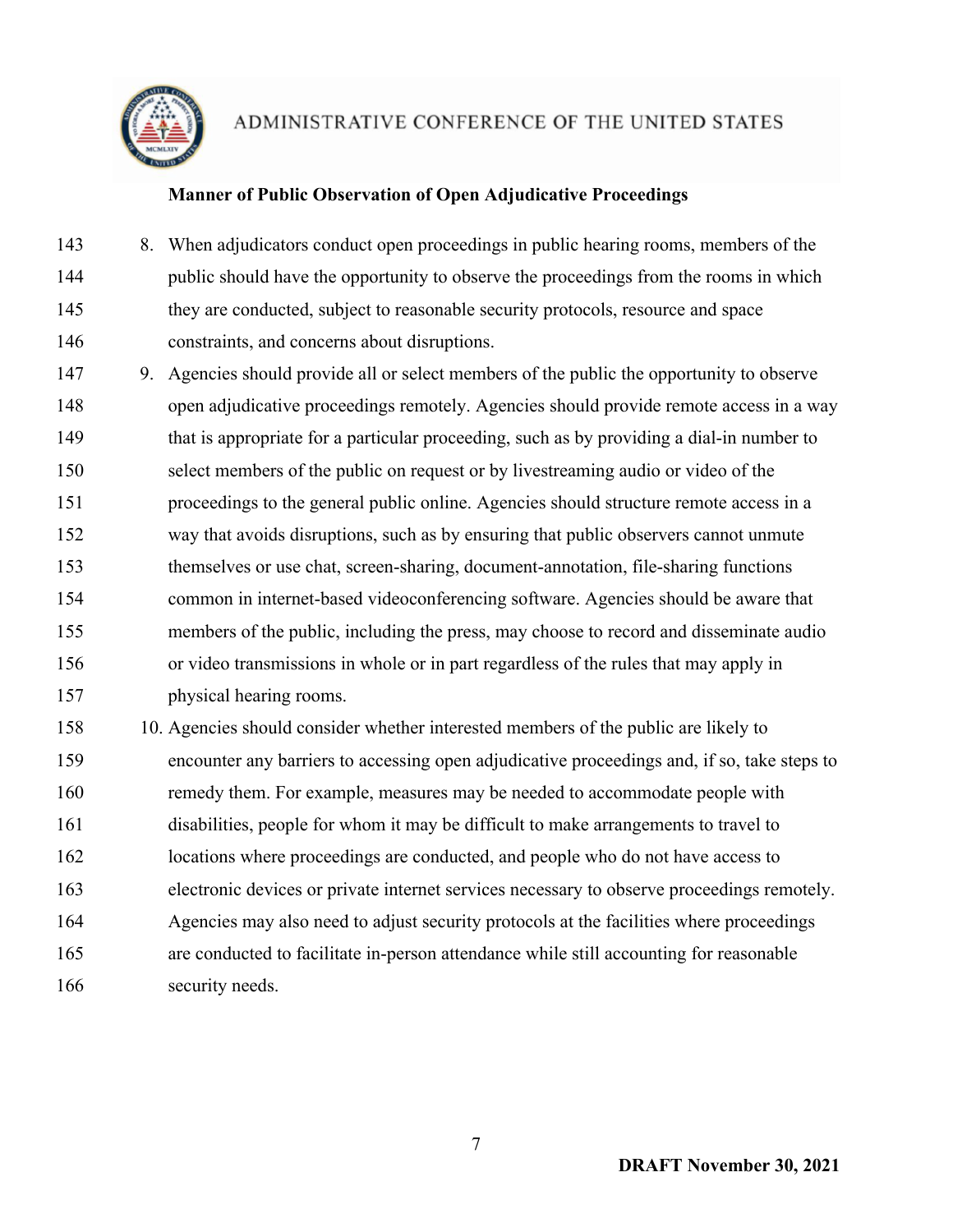

## **Advance Public Notice of Adjudicative Proceedings**

| 11. Agencies should provide advance public notice of open adjudicative proceedings and       |
|----------------------------------------------------------------------------------------------|
| consider whether to provide advance public notice of closed proceedings, so that the         |
| public is aware of such proceedings and can request access to them as specified in           |
| Paragraph 7(b). Agencies that determine that advance public notice would be beneficial       |
| should consider (a) the best places and publications for providing such notice, (b) the      |
| information provided in the notice, and (c) the timing of the notice. Agencies that          |
| regularly conduct open proceedings should also consider maintaining a schedule of and        |
| information about upcoming proceedings in an appropriate location on their websites.         |
| 12. To determine the best places and publications for providing advance public notice of     |
| adjudicative proceedings, agencies should consider their needs and available resources       |
| and the individuals, communities, and organizations that are likely to be interested in or   |
| affected by such proceedings. Places and publications where agencies might provide           |
| public notice of proceedings include:                                                        |
| The Federal Register;<br>a.                                                                  |
| A press release, digest, newsletter, or blog post published by the agency;<br>$\mathbf{b}$ . |
| An agency events calendar;<br>c.                                                             |
| Social media;<br>d.                                                                          |
| A newspaper or other media outlet that members of the public who may be<br>e.                |
| interested in observing the proceeding are likely to monitor;                                |
| A physical location that potentially interested members of the public are likely to<br>f.    |
| see (e.g., a bulletin board at a jobsite or agency office);                                  |
| An email sent to persons who have subscribed to a mailing list or otherwise opted<br>g.      |
| to receive updates about a particular adjudication; and                                      |
| A communication sent directly to members of the public, communities, and<br>h.               |
| organizations who may be interested in observing the proceeding.                             |
| 13. Agencies should include the following information in any public notice for an open       |
| adjudicative proceeding, as applicable:                                                      |
|                                                                                              |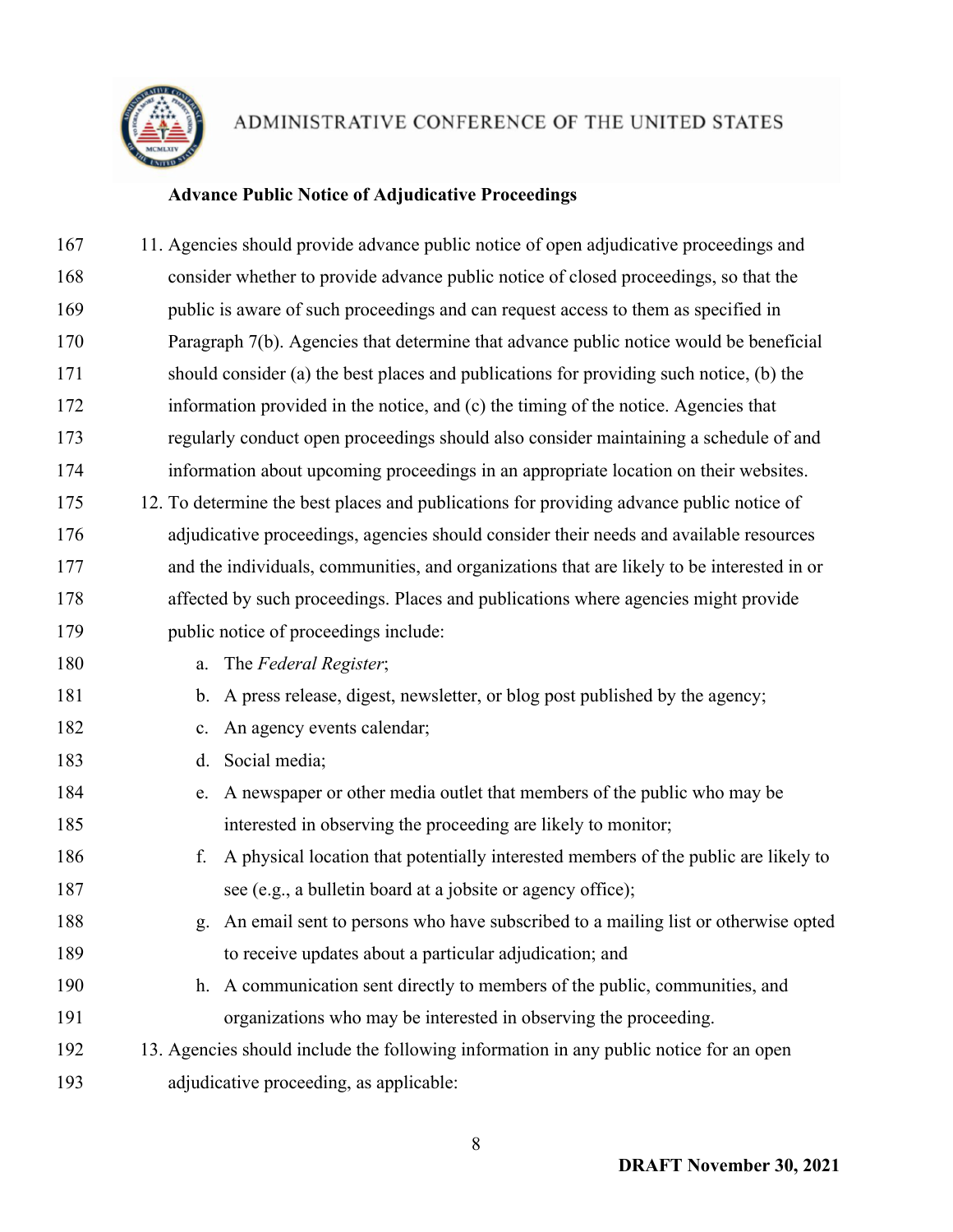

- a. The name and docket number or other identifying information for the proceeding; b. The date and time of the proceeding; c. The ways that members of the public can observe the proceeding, along with the directions, if any, for registering or requesting access to the proceeding and, for in-person observers, instructions for accessing the facility where the proceeding will take place, including any security or public health protocols and disability accommodations; 201 d. A brief summary of the proceeding's purpose; and e. Contact information for a person who can answer questions about the proceeding. 14. Agencies should determine the appropriate timing for providing and updating public notice of adjudicative proceedings given the nature of their programs and the proceeding at issue. More advance notice may be warranted, for example, if significant public interest in an open proceeding is likely and interested members of the public will need to travel to observe it in person. **Public Access to Transcripts and Recordings of Adjudicative Proceedings** 15. Consistent with applicable constitutional and statutory requirements and the objectives identified in Paragraph 1, agencies should consider how they make transcripts and
- recordings of adjudicative proceedings available to interested members of the public. In addition to providing public access to such materials on their websites, an agency might also, as appropriate:
- a. Make transcripts and recordings available for public inspection in a reading room, 214 docket office, or other agency facility;
- b. Make transcripts and recordings available for public inspection on another public website, such as a public video sharing website; or
- c. Provide, or arrange for court reporters working under contract with the government to provide, copies of transcripts and recordings on request for a fee that is no more than the actual cost of duplication, though the agency may charge a reasonable, additional fee for expedited processing.